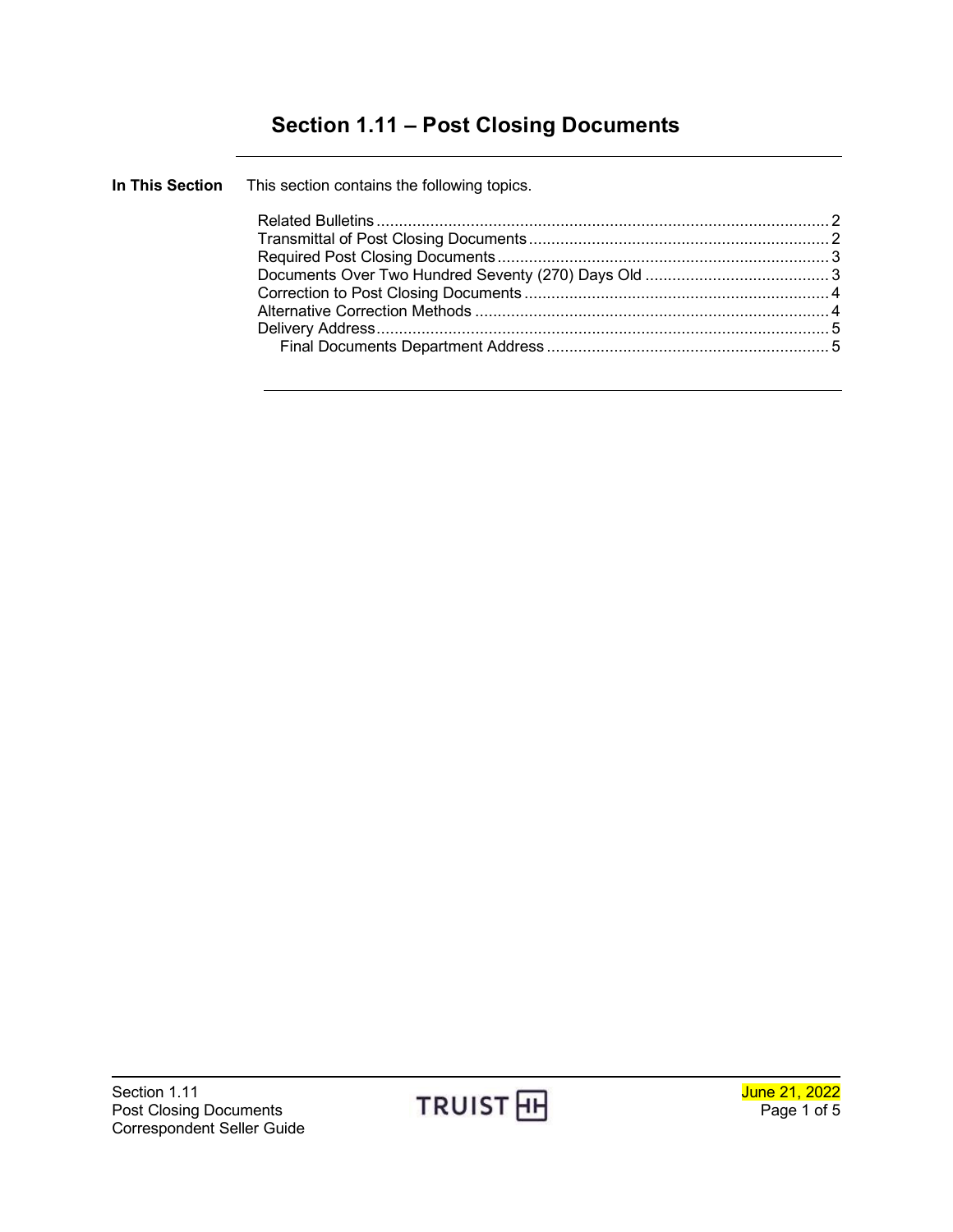#### <span id="page-1-0"></span>**Related Bulletins**

**General** Related bulletins are provided below in PDF format. To view the list of published bulletins, select the applicable year below.

- [2022](http://www.truistsellerguide.com/manual/cor/bulletins/Related%20Bulletins/2022/CPostClosing2022.pdf)
- $2021$  $2021$
- [2020](http://www.truistsellerguide.com/manual/cor/bulletins/Related%20Bulletins/2020/CPostClosing2020.pdf)
- [2018](http://www.truistsellerguide.com/manual/cor/bulletins/Related%20Bulletins/2018/CPostClosing2018.pdf)

**Note:** There were no Related Bulletins published in 2019.

### <span id="page-1-1"></span>**Transmittal of Post Closing Documents**

- **General** Within ninety (90) calendar days of loan closing, Truist must be in receipt of the post-closing documents**.**
	- An extension of thirty (30) calendar days may be granted on a case-by-case basis.
	- Truist reserves the right to charge late document delivery fees.
	- The lender agrees to correct any post-closing documents within fifteen (15) calendar days after being notified by Truist.

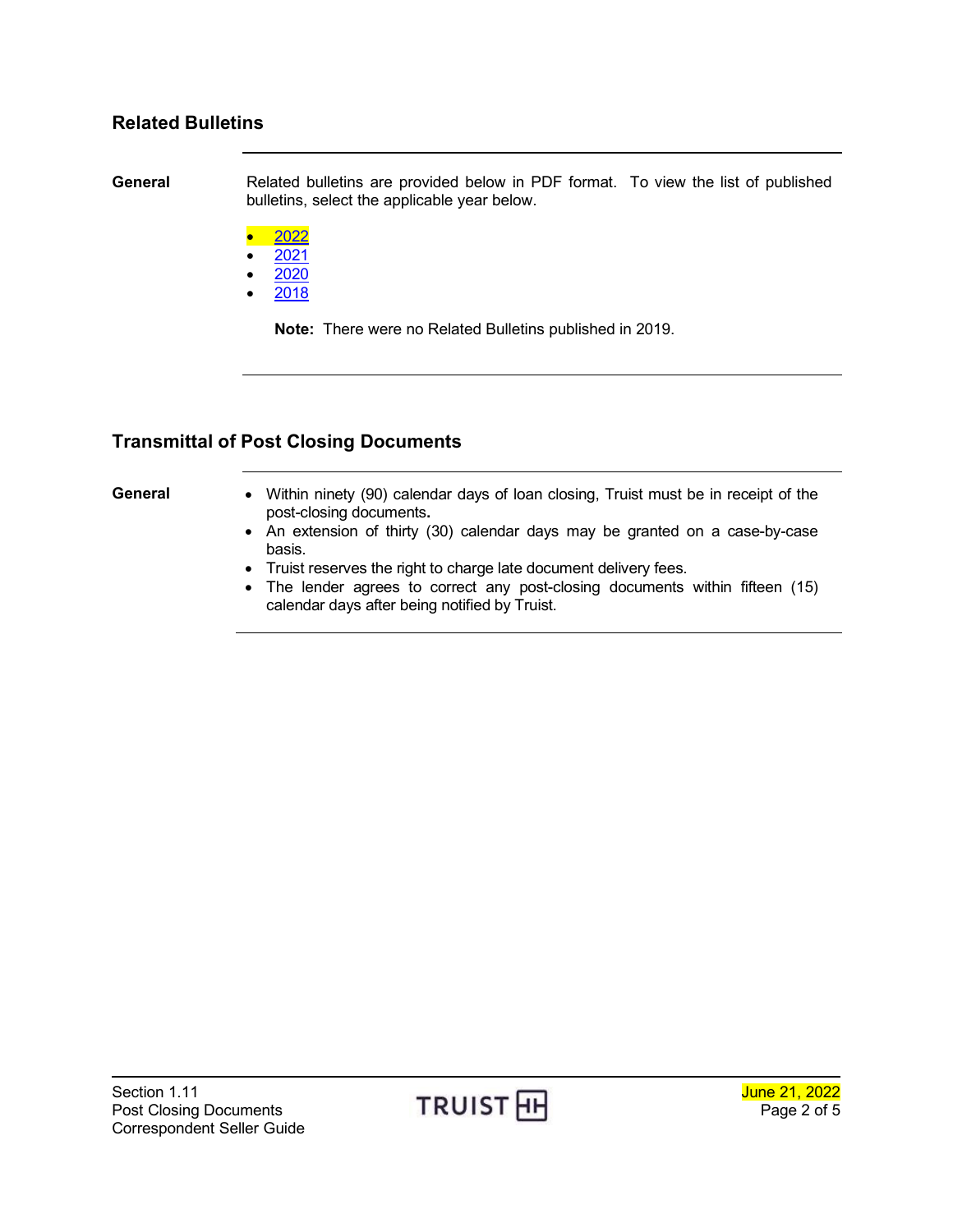### <span id="page-2-0"></span>**Required Post Closing Documents**

| General | The following post closing documents are required:<br>• Original recorded Mortgage or Deed of Trust and all applicable riders.<br>• Original recorded specific power of attorney. The document must be recorded if<br>the product guidelines state or state law requires. Include the recorded power of<br>attorney or copy of power of attorney with original recording receipt, if applicable.<br>• Original recorded Assignment of the Mortgage or Deed of Trust.<br>• Original or Copy of Final Title Policy (with cover) and all applicable<br>endorsements<br>• Satisfactory completion certificate and mechanic's lien waiver, if funds are<br>escrowed for completion of minor work. When available, the completion<br>certificate and mechanic's lien waivers should be forwarded by the lender to the<br><b>Truist Purchase Relations Specialist.</b> |
|---------|-----------------------------------------------------------------------------------------------------------------------------------------------------------------------------------------------------------------------------------------------------------------------------------------------------------------------------------------------------------------------------------------------------------------------------------------------------------------------------------------------------------------------------------------------------------------------------------------------------------------------------------------------------------------------------------------------------------------------------------------------------------------------------------------------------------------------------------------------------------------|
|         | Reference: See Section 1.12: Completion Escrow Policy for further information.                                                                                                                                                                                                                                                                                                                                                                                                                                                                                                                                                                                                                                                                                                                                                                                  |
|         | • Any corrections and/or endorsements requested as a result of the document<br>review. Mortgage Insurance Certificates for all FHA loans, Loan Note Guarantee<br>for RD loans and Loan Guaranty Certificates for all VA loans.                                                                                                                                                                                                                                                                                                                                                                                                                                                                                                                                                                                                                                  |
|         | Documents Over Two Hundred Seventy (270) Days Old                                                                                                                                                                                                                                                                                                                                                                                                                                                                                                                                                                                                                                                                                                                                                                                                               |

- <span id="page-2-1"></span>**General** • Delivery may be delayed no more than a total of two hundred seventy (270) calendar days.
	- A \$150.00 monthly fee will be charged for any loan that has documents over two hundred seventy (270) days from the date of purchase. Truist will continue to charge \$150.00 each month per loan until all outstanding documents over two hundred seventy (270) days are received.
	- A \$150.00 monthly fee will be charged for the following documents over two hundred seventy (270) days from the date of purchase:
		- Original recorded Mortgage (i.e., Deed of Trust or Security Instrument) and all applicable riders,
		- Original recorded Assignment of the Mortgage or Deed of Trust,
		- Original or Copy of Final Title Policy (with cover) and all applicable endorsements
		- Loan Guaranty Certificate (LGC) for all VA loans,
		- Mortgage Insurance Certificate (MIC) for all FHA loans, and
		- Loan Note Guarantee for RD.

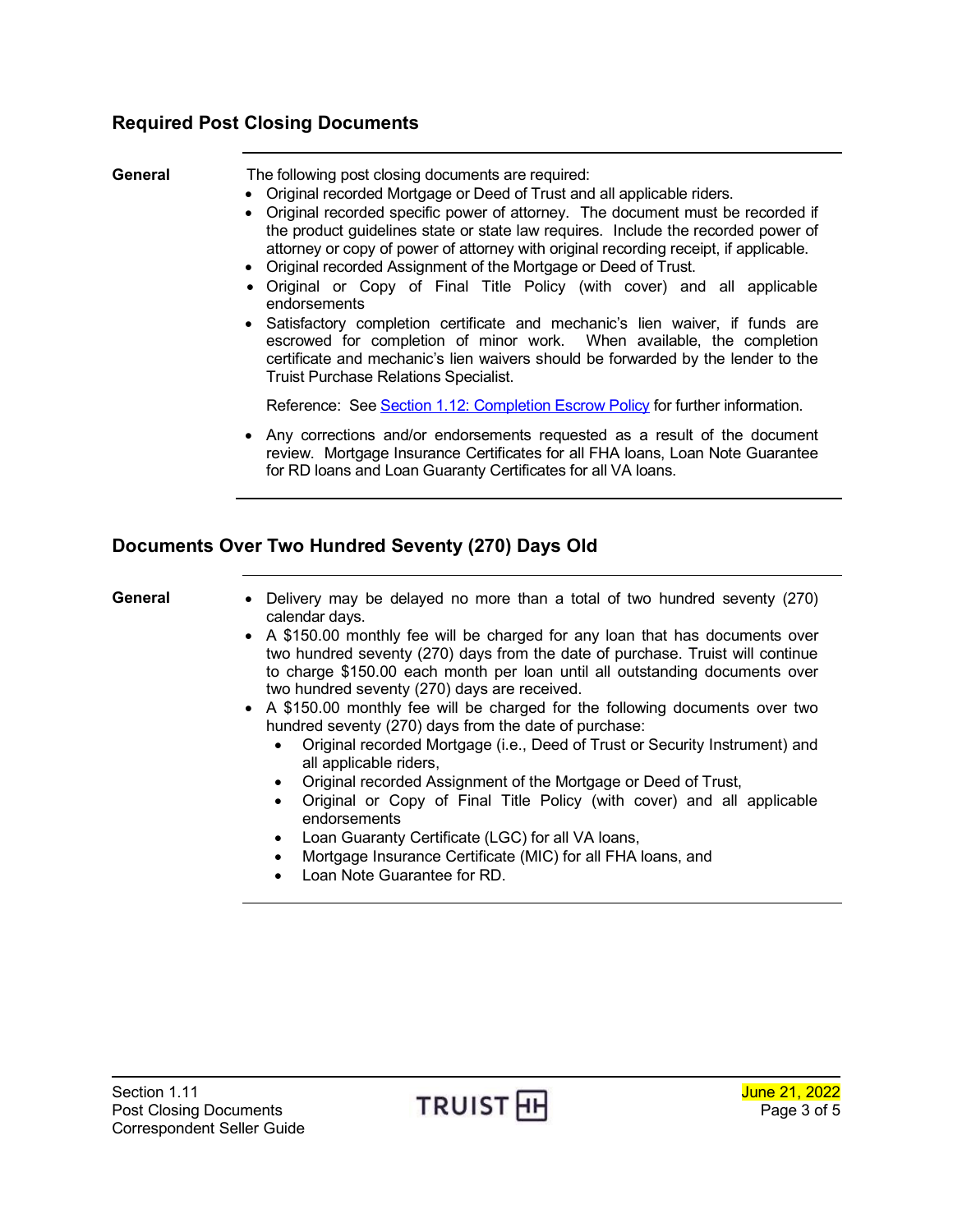### <span id="page-3-0"></span>**Correction to Post Closing Documents**

- **General** Any Post Closing document correction must be completed within **fifteen (15) days** of notification.
	- When an error is detected, the correspondent will receive notification.
	- Correspondent clients are required to note on the face of the document, when they are submitting an "amended" or "corrected" copy of the document in order to accurately update deficient document exceptions report.

#### <span id="page-3-1"></span>**Alternative Correction Methods**

- **General** When correction is needed to the recorded Security Instrument or recorded Assignment, alternative correction methods may be used. In certain limited circumstances, "validity language" may be an acceptable remedy for minor errors on recorded closing documents, primarily the Security Instrument. Situations where "validity language" is acceptable are limited to:
	- Misspellings in any area other than the legal descriptions or borrower's/mortgagor's names; and
	- Errors in the street address of the property.
	- The "validity language" must confirm that the insured Mortgagee will not suffer any loss or damage due to the error.
	- All other errors must be corrected either by:
		- Correcting the original document, having the mortgagor execute or initial the correction and re-recording the document with a title rundown; or
		- Properly completing and executing a Reformation Agreement, which corrects the error, and recording the Reformation Agreement with a title rundown.
	- The recording of a Reformation Agreement or the re-recording of the Security Instrument requires that the effective date and time of the title policy be updated to reflect the recording. Alternative language may be acceptable in some cases where substantial cost is involved, or it is not common practice to update. This language reads as follows:

*"This policy affirmatively insures that the re-recording of the Deed of Trust does not change the priority of the insured Deed of Trust form as insured by this policy, notwithstanding the fact that the effective date of this policy has not been changed to the date of re-recording".*

Section 1.11<br>Post Closing Documents **TRUIST HH** Doctor of 5 Post Closing Documents **Post Closing Documents** Page 4 of 5 Correspondent Seller Guide